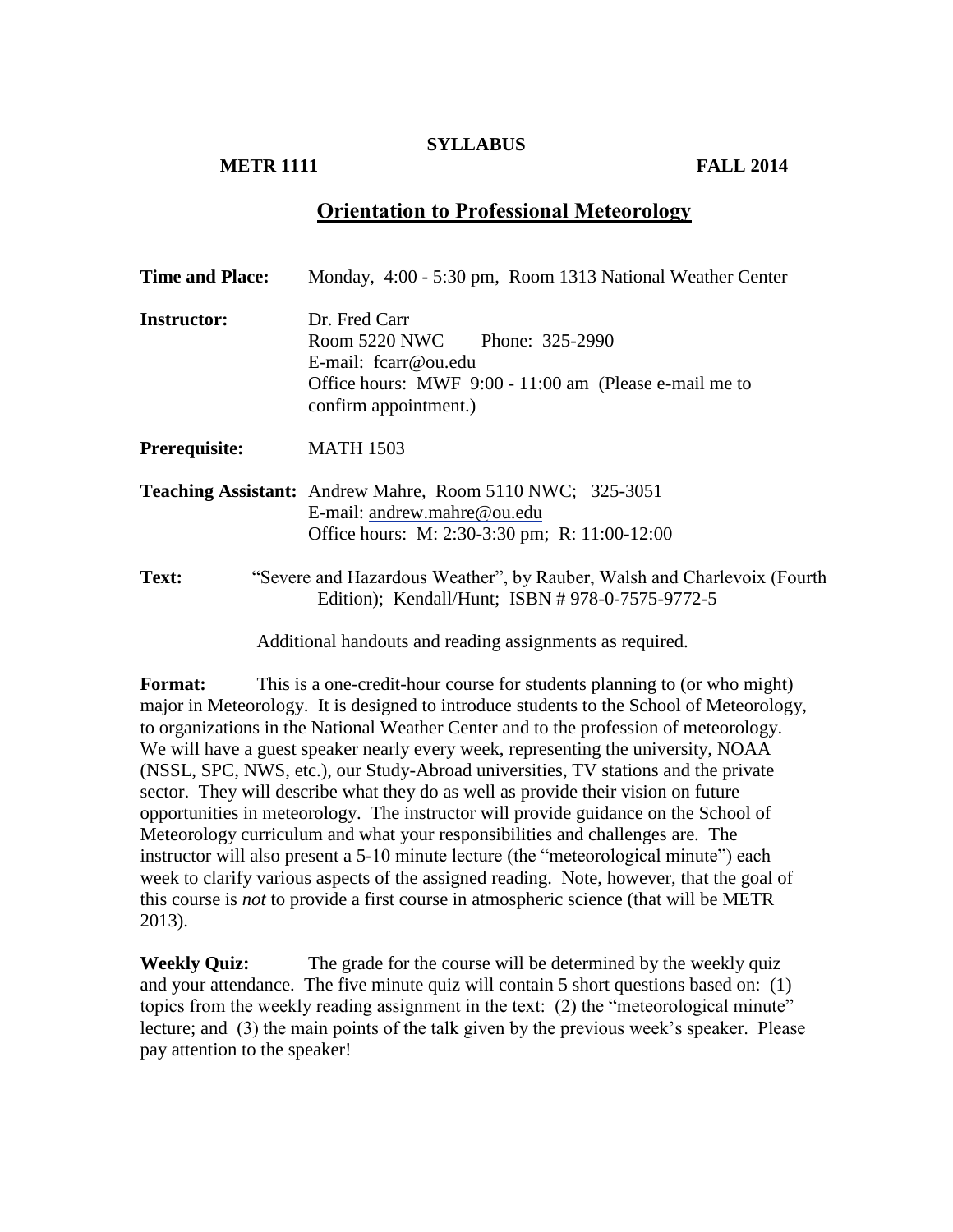#### **Exams and Grades:**

| The grading policy will be as follows: | Weekly quizzes: | 100\% |
|----------------------------------------|-----------------|-------|
| Grades will be assigned as follows:    | $90-100:$       | A     |
|                                        | $80 - 89:$      | В     |
|                                        | $70-79:$        |       |
|                                        | $60-69:$        |       |
|                                        | $< 60$ :        | F     |
|                                        |                 |       |

There will be no final exam in this class.

The lowest **two** quiz grades (out of 14) will be dropped. This includes grades of "0" caused by absences, whether excusable or not. If you have an extended illness or family emergency, please contact the instructor.

### **Each class typically will proceed as follows:**

- 4:00 4:05 pm: Announcements; possible weather briefing
- 4:05 4:45 pm: Guest presentation
- 4:45 4:55 pm: Break; one-on-one time with guest lecturer
- $4:55 5:00$  pm: Weekly quiz
- 5:00 5:10 pm: "Meteorological Minute" Brief lecture on topic for next week's quiz
- 5:10 5:30 pm: Question and answer period; pick up last week's quiz at back of room as you leave. There may occasionally be a "pop quiz" given at the end of class.

#### **Web site:**

This class will be using the Desire2Learn course management software, located at **[http://learn.ou.edu](http://learn.ou.edu/)** , which is a system designed to facilitate interaction between instructors and students. Announcements, lectures and other related information will be posted here, so we ask you to become familiar with its use.

*The University of Oklahoma is committed to providing reasonable accommodation for all students with disabilities. Students with disabilities who require accommodations in this course are requested to speak with the professor as early in the semester as possible. Students with disabilities must be registered with the Office of Disability Services prior to*